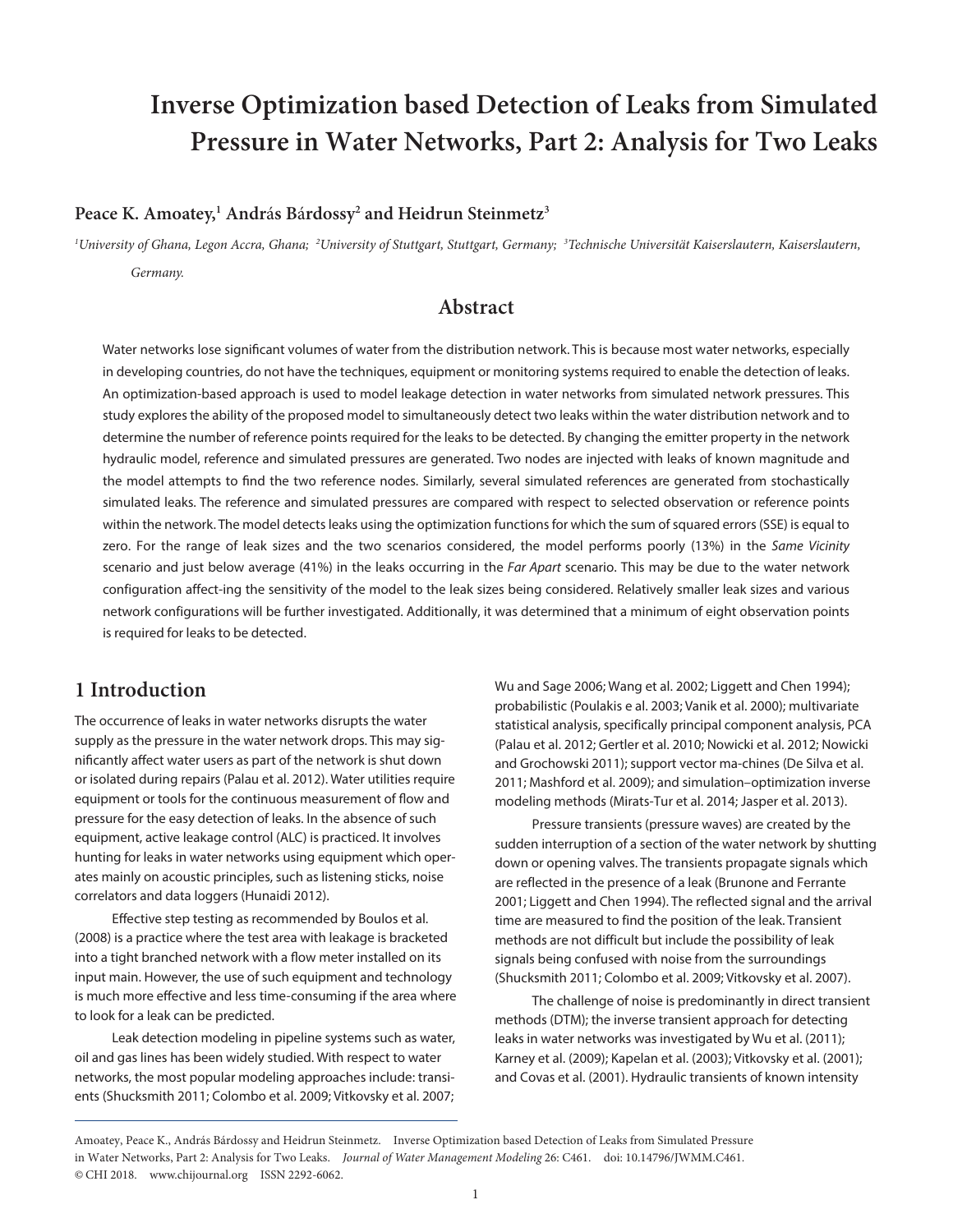are injected at a given location to obtain pressure signals that are recorded at pre-determined locations within the network. The leak position is determined with the help of solvers that use optimization routines. Although the results were better than DTM, transient methods are not generally applicable to complex pipe networks with branches and loops with varying demands (Wu et al. 2011; Karney et al. 2009; Kapelan et al. 2003; Vitkovsky et al. 2001; Covas et al. 2001; Vitkovsky et al. 2007).

Poulakis et al. (2003) and Vanik et al. (2000) explored the use of flow test data and Bayesian modeling to find the magnitude and location of a possible leakage event. The authors additionally investigated the uncertainties in the estimated leakage. They found that the method required a statistical model formulation which was tedious and time consuming for an entire water distribution network.

Support vector machines (SVMs), which are multivariate statistical methods that identify patterns in the negative pressure wave and build a classification system of the wave structure to effectively distinguish between normal adjustment states and leak states, have been explored for leak detection in water networks (De Silva et al. 2011; Mashford et al. 2009). An SVM has the advantage of being applicable to an entire network. However, the presence of sensors in the network is key to successful leak detection and this is a challenge for most developing country water networks.

PCA performs the feature extraction from flow or pressure measurements in the water network over a period (Hsu et al. 2010). It works on the premise that both leaks and demand in a water distribution system occur at nodes (colinear). The magnitude of the leak is proportional to the projection of the total inflow, consumption, and leak displaced in each principal component (PC) direction (Palau et al. 2012; 2004; Gertler et al. 2010). The PCs are the eigenvectors of the covariance matrix (Nowicki et al. 2012; Nowicki and Grochowski 2011; Gertler et al. 2010).

Multivariate methods perform significantly well. SVM in the De Silva et al. (2011) and Mashford et al. (2009) studies detect leaks within 300 m of the actual leak while Nowicki et al. (2012) and Nowicki and Grochowski (2011) report that PCA can accurately detect leaks within a reasonable distance. However, that reliability depended on the optimal location of sensors and this is a challenge in developing countries.

A number of studies have used optimization methods (Sousa et al. 2015; Mirats-Tur et al. 2014; Ishido and Takahashi 2014; Jasper et al. 2013). A simulation–optimization inverse modeling approach which characterizes and detects leak locations was studied by Jasper et al. (2013). In their study, the difference between real and simulated measurements for a known sensor configuration is minimized in order to find the leak locations. Mirats-Tur et al. (2014) varied the demand in any node in the water network, performed sensitivity analysis of pressure measurements and found that leaks were detected within 150 m of the actual leaks, a better performance than the SVM which detected leaks within 300 m of the actual leak (De Silva et al. 2011;

Mashford et al. 2009). Ishido and Takahashi (2014) introduced a new algorithm for real time leak detection and found that the method can be successfully applied to a wider class of water distribution networks. A burst leak is identified by the ratio of two differences of pressure measurements known as the head loss ratio (HLR).

Sousa et al. (2015) used an optimization model which minimized the differences between measured and estimated pressures at the monitoring points to identify leaky pipes. The authors solved the objective function with a simulated annealing algorithm. It was found that the method is reliable, fast and easy to implement. They obtained encouraging results for single or for two simultaneous leaks at different locations.

The method used in this study is similar to that of Sousa et al. (2015) in that single and two simultaneous leaks are investigated. This study is similar to Ishido and Takahashi (2014) in that it uses differences in pressure. It is similar to the Jasper et al. (2013) study in two ways. First, it is an inverse modeling approach and second, a leak is located by minimizing pressure differences between real and simulated measurements.

This study is also similar to De Silva et al (2011) and Mashford et al. (2009) in that pressures are simulated in the hydraulic model of the network by changing the emitter coefficient of network nodes. Moreover, the range of leak sizes tested (0.1 L/s/m–0.3 L/s/m) is the same in both studies. This study is similar to Wu et al. (2011), Karney et al. (2009), Kapelan et al. (2003) and Covas et al. (2001) in that they also used a (different) inverse modeling and optimization approach.

This study differs from the aforementioned studies in two ways: the simulated pressures are randomly (Monte Carlo) generated in the hydraulic model of the network by randomly varying the emitter coefficient; and the leak is detected by minimizing the differences between reference pressures (generated by injecting a leak of known magnitude assigned to a node) and the randomly simulated pressures within the network.

This study differs from Jasper et al. (2013) who used a known sensor configuration while we use observation points perceived to be potential sensor locations or measurement points. We compare real and simulated pressures instead of two sets of simulated pressures. This work also differs from Sousa et al. (2015) in that it compares real and estimated pressures instead of two sets of simulated pressures.

We differ from Ishido and Takahashi (2014) in that we use the ratio of pressure differences instead of two sets of simulated pressures. Our approach differs from Wu et al. (2011), Karney et al. (2009), Kapelan et al. (2003) and Covas et al. (2001) because we simulate pressure by changing nodal emitter coefficients within the network model instead of creating pressure transients by suddenly opening and shutting valves.

Finally, we differ from De Silva et al. (2011) and Mashford et al. (2009) by incrementing the emitter coefficient in steps of 0.001 instead of using a Monte Carlo generation of nodal pressures. De Silva et al. (2011) and Mashford et al. (2009) used SVMs to detect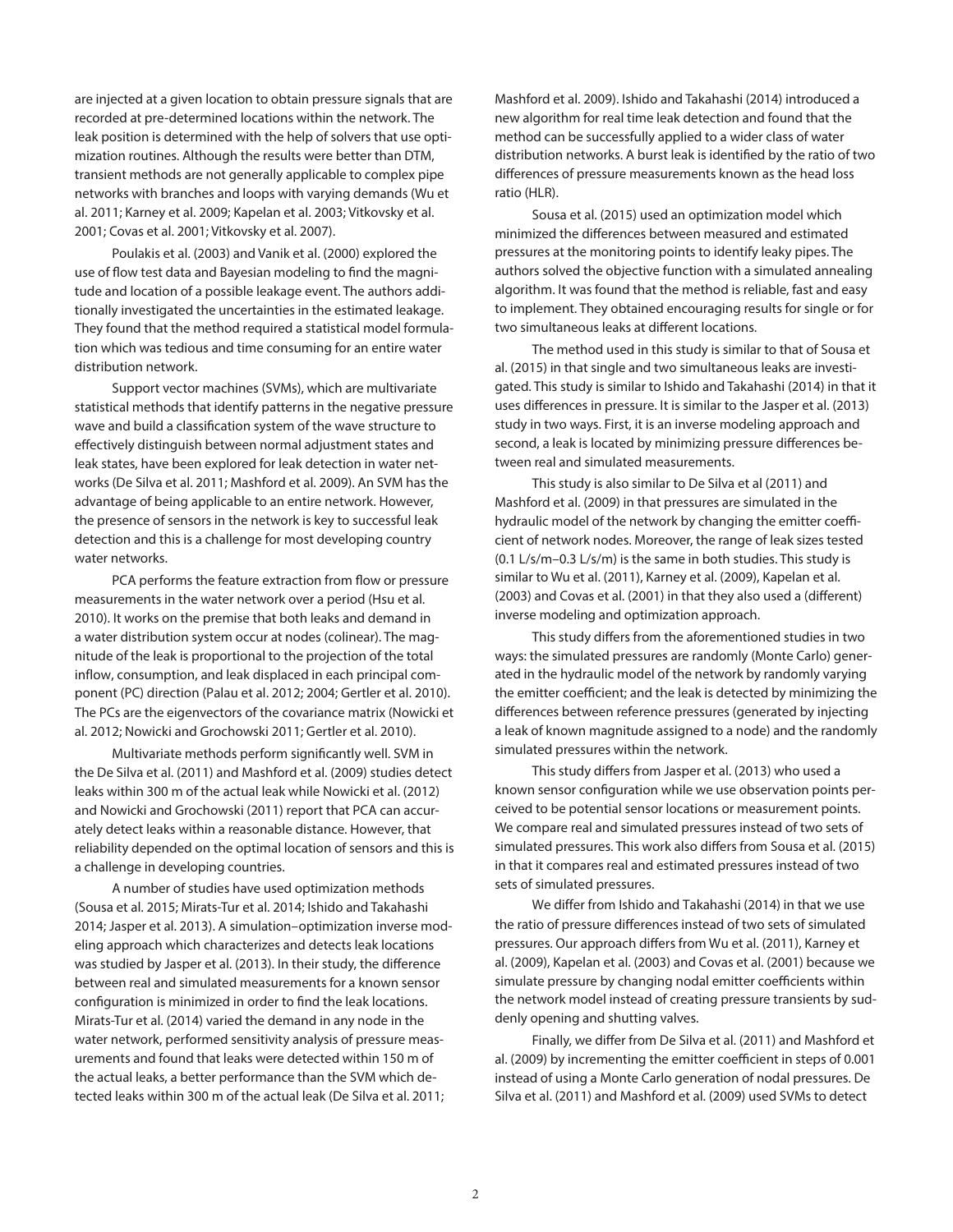leaks in the network while we use an optimization approach to detect leaks.

The optimization method used here is relatively fast and computationally less demanding. It is also applicable to various kinds of water networks even when sensors are not installed. The method was tested first for detecting a single leak in the water network. It was found that the model could better detect a leak in a dense network than in a less dense one. Additionally, the model detects a leak within 400 m of the actual simulated leak (Amoatey 2015).

In Paper 1 (Amoatey et al. 2018) the proposed leak detection modeling method was used to detect a single leak in the network. The performance of the model for leaks in a gridded network was better than in the branched network. In this paper the model is used to detect two leaks in a network. In addition, we explore the minimum size of a leak that is detectable and how many observation points are necessary for the leak to be detected. In this paper, leak sizes in the range of 2 m<sup>3</sup>/h to 6 m<sup>3</sup>/h are tested. Based on the results, relatively smaller leak sizes will be further tested.

# **2 Methodology: Inverse Modeling of Simulated Leaks**

A minimization-related approach to the Monte Carlo method is applied to a water network. Simulated pressures  $\boldsymbol{p}_{_{\sf S}}$  are compared with the reference pressures  $p_{_{r}}$  generated from leaks of known magnitude assigned to selected reference (control) nodes. The sum of squares differences between the two pressures compared must be zero for a leak node to be detected. Mathematically, the model is:

$$
SS = diag\left[ (Y - J_n \tilde{x})(Y - J_n \tilde{x})' \right] = vector of dimension n \tag{1}
$$

where:

$$
SS = sum of squares, which is equal to 0,
$$

 $Y = n \times p$  matrix,

 $\tilde{x}$  = vector of simulated pressures.

 $J_n = n \times 1$  vector of ones,

- *n* = number of model runs, and
- $p =$  number of reference points.

It can be expressed in simple terms by the sum of squared errors (SSE) as:

$$
SSE = \sum_{i=1}^{n} (P_r - P_s)^2 = 0
$$
 (2)

where:

 $SSE = sum of squared errors,$ 

- *Pr* = reference pressures at the of known leak,
- *Ps* = simulated nodal pressures, and

 $n =$  number of runs.

To simulate a leak on a selected node, the emitter coefficient, equivalent to a leak flow rate, is changed. The model is then run to generate pressures on all other nodes in the network (see Equations 3 and 4). Emitter coefficients of 0.13 L/s/m to 0.3 L/s/m, which are equivalent to the 2  $m^3/h$  to 6  $m^3/h$  inferred from Mashford et al. (2009) and Trifunović et al. (2009), are selected. These are derived from the equations for network pressure (Mashford et al. 2009; Trifunović et al. 2009; Tabesh et al. 2009):

$$
EC = \frac{Q}{P^{\alpha}}
$$
 (3)

thus

$$
Q = EC \ast P^{\alpha} \tag{4}
$$

where:

 $EC =$  emitter coefficient (L/s/m<sup>a</sup>),

- $P =$  nodal pressure (m),
- *α* = EPANET exponent for pressure, and
- $Q =$  leak flow rate ( $L/s$ ).

The model detects leaks by minimizing differences between simulated reference pressures from selected reference nodes and several randomly simulated leaks. The simulated reference pressures are obtained from two simulated reference leaks of known magnitude. The several randomly simulated pressures are given by modeled runs of Monte Carlo simulated leaks.

Initially, reference pressures are simulated by assigning two emitter coefficients representing leaks of known magnitude to two nodes within the water network in EPANET Hydraulic Simulation software. The reference pressures (P<sub>r</sub>) of selected reference point nodes are noted (Trifunović et al. 2009). Next, several random simulations are run by an automated process that randomly selects the node and randomly assigns a random emitter coefficient (leak) until the specified number of runs is reached. The simulated pressures (*P<sup>s</sup>* ) at the reference points are also noted. Last, the model finds or detects the two leaking nodes by comparing reference pressures  $P_r$  and  $P_s$ .

The probabilities of occurrence of each pair of node–emitter-coefficient combinations that involve either or both reference nodes that have minimal differences are evaluated.

## **3 Application to Case Study Network**

The Baifikrom Water Network is one of eight separate distribution systems of the Ghana Water Company in the Central Region of Ghana. It serves a population of ~122 000 (estimate based on 2000 census) in 32 communities. The water treatment plant located at Baifikrom, near Mankessim, covers an area of ~250 km<sup>2</sup> (AVRL 2008; Ghana Statistical Service 2001). The design per capita consumption rates range from 30 L/d to 75 L/d and the total demand is 318 m<sup>3</sup>/h. From Baifikrom, water is pumped into a reservoir at Mankessim and then flows into three reservoirs located at the highest points within the network for distribution into the communities by gravity (AVRL 2008).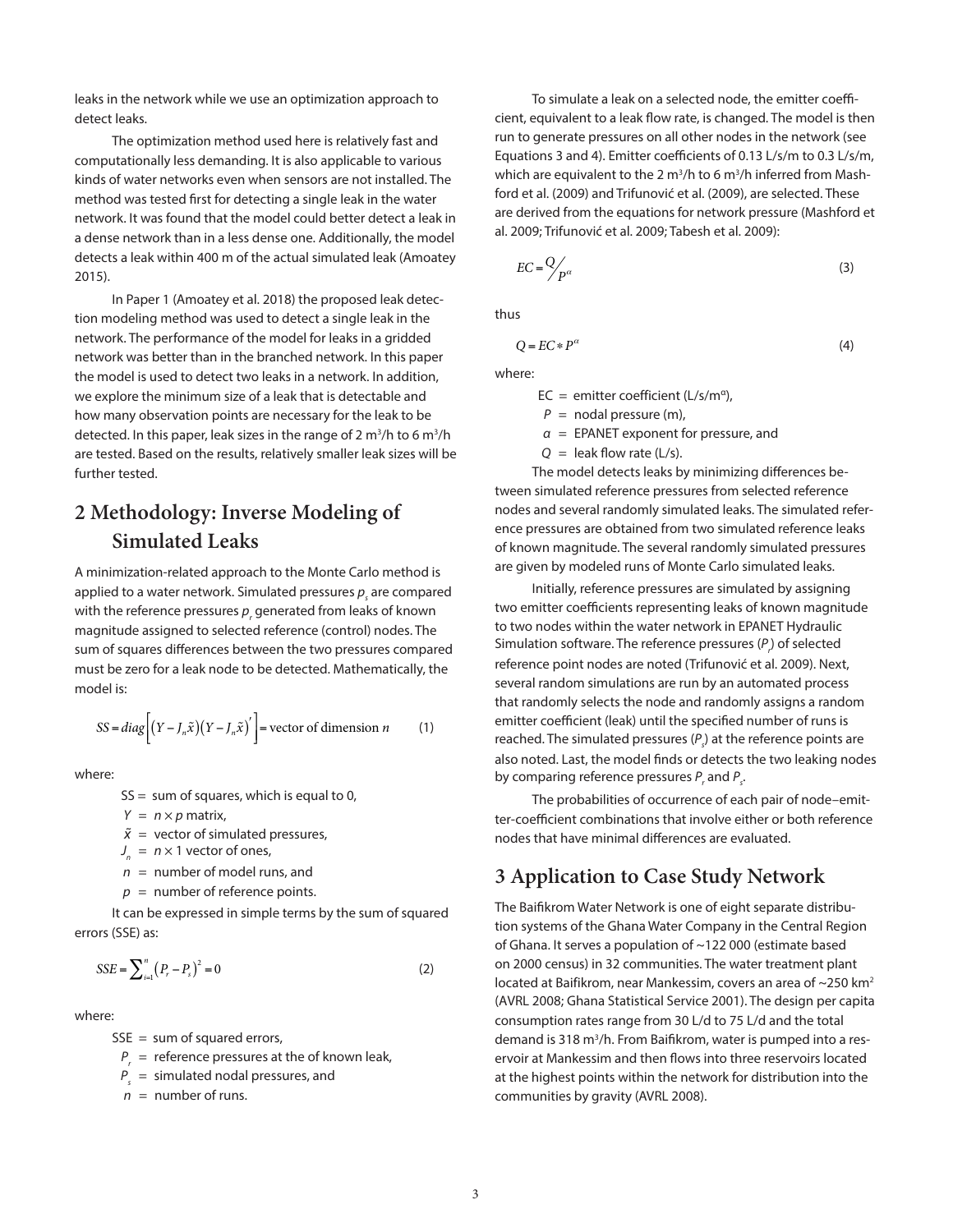Pipes are made of asbestos cement, high density polyethylene and polyvinyl chloride, making the pipe length of the network ~150 km. The pipe sizes range from 75 mm to 500 mm (AVRL 2008). About 60% of the transmission and distribution mains in the Baifikrom water network lie along the N1 highway (Elubo–Accra–Aflao Road) and have been laid at depths of up to 1.5 m depending on the size of the pipe. The pipeline crosses the highway at 6 points (Mankessim, Abonku, Anokye, Saltpond, Abandze and Anomabo; see Figure 1). At these points, the pipe is laid 2 m deep and sleeved in a larger asbestos cement pipe.





The range of leak sizes simulated was 0.1 L/s/m to 0.3 L/s/m, equivalent to 2.0  $m^3/h$  to 6.0  $m^3/h$ . Two reference nodes were selected as reference leaking nodes for the assignment of reference pressures. The capability of the model to detect two leaks at a time was investigated using two scenarios: leaks occurring in the *Same Vicinity*, for which nodes No160 and No152 were selected; and leaks occurring *Far Apart* for which No152 and No225 were selected (see Figure 1). To generate reference pressures for the leaks in the Same Vicinity scenario, leak coefficients 0.2637 and 0.2647 were assigned to No160 and No152. Similarly, leak coefficients 0.2052 and 0.2417 were assigned to No152 and No225 for the Far Apart scenario. The reference pressures for selected reference nodes were recorded.

For the minimum number of reference nodes required for a leaking node to be identified, the analysis began with 4 reference points and was later increased to 6, 8 and 10 points. P38, P108, P156 and P255 were first selected, followed by P103 and P333 (6 reference points), P207 and P266 (8) and P179 and P213 (10). The additional reference nodes selected (making 6,

8, 10 and 12) from different parts of the network are shown in Figure 1.

### **4 Results: Model Performance Evaluation**

The solution parameter set was determined by minimizing an objective function between the reference and simulated pressures. Thus, SSE should be zero, implying that the model run yields pressures similar to the reference leak scenarios under consideration. The performance of the model is presented as probabilities of model runs. Subsequently, five classes were identified and labelled. These represented nodes which paired with either of the two reference nodes as the first or second of the paired nodes.

Thus model runs with  $SSE = 0$  involving the reference nodes No160–No152 and No152–No160 which were designated as the first of the five categories. This was followed by model runs involving nodes that combined with No160 as the first of the paired nodes (No160–NoXA). The third category is model runs involving nodes which combined with No152 as the first of the paired nodes (No152\_NoXB) then those that combined with No160 as the second of the paired leak as the fourth category (NoXD–No160). Finally, the fifth category consists of runs in which nodes combined with No152 as the second of the paired nodes (NoXC–No152). The probabilities of each of these 5 categories were computed.

In the same way, in analyzing the performance of the model for leaks occurring in Far Apart five categories were designated with No152–No225 and No225–No152 as the first category, No152–NoXE as the second, No225–NoXF as the third, NoXG–No152 as the fourth and NoXH–No225 as the fifth category.

For each scenario, two sets of simulation runs, of 50 000 iterations and 100 000 iterations, were performed. The modeling results and their implications are given. The discussion is organized based on the two scenarios, Same Vicinity and Far Apart, each for both a *Moderate* (50 000 simulation runs) and a *High* (100 000 simulation runs) number of model runs. For the Same Vicinity scenario, nodes No152 and No160 were studied while nodes No152 and No225 were studied in the Far Apart scenario. For each scenario, the likely leaking nodes identified were analyzed to see how many of them were paired with either of the control nodes in the respective scenarios.

#### **4.1 Leaks in Same Vicinity: Moderate**

The model performance is estimated as the probability of the nodes occurring in model runs which gave an SSE of zero. Nodes which are directly connected to either of the reference nodes in addition to the pairing of the reference nodes were further evaluated. The summary of the resulting objective functions is given in Table 1.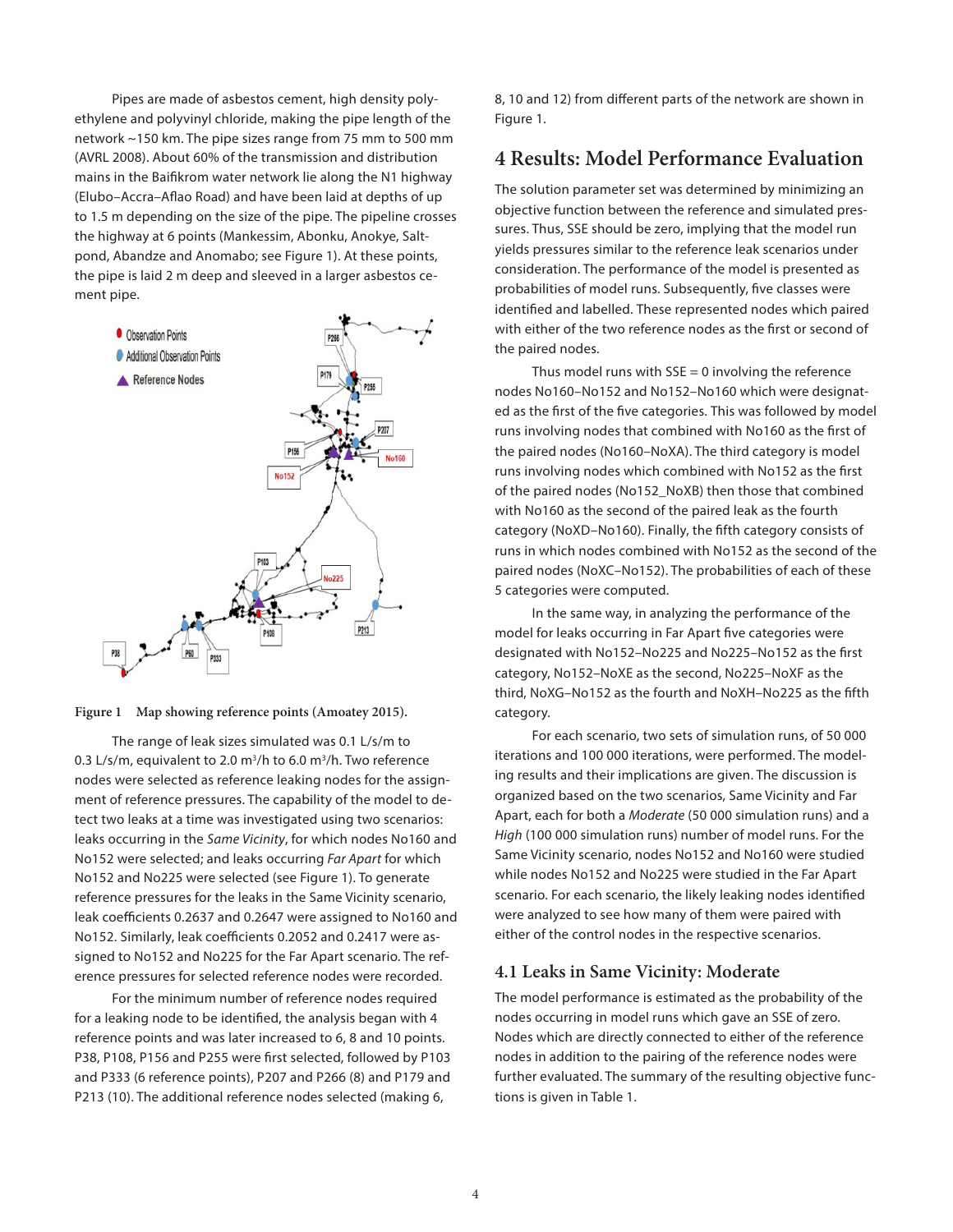| Reference Leaking Node  | Reference<br>Points | Likely Leaking<br><b>Nodes</b> | Out of<br>50 000<br><b>Runs (%)</b> | <b>Nodes Combined</b><br>with Reference<br>Node | Probability<br>of Connected<br><b>Nodes</b> |
|-------------------------|---------------------|--------------------------------|-------------------------------------|-------------------------------------------------|---------------------------------------------|
| No 160 and No 152       | 4                   | 457                            | 0.914                               | 38                                              | 0.0832                                      |
| $(0.2637$ and $0.2647)$ | 6                   | 452                            | 0.904                               | 38                                              | 0.0840                                      |
|                         | 8                   | 451                            | 0.902                               | 38                                              | 0.0843                                      |
|                         | 10                  | 123                            | 0.246                               | 17                                              | 0.1382                                      |

**Table 1 Reference nodes combined with possible leak nodes (modified from Amoatey 2015).**

 About 450 runs gave SSE of zero for 4, 6 and 8 reference points. In all, 47 different nodes including the reference nodes were identified in the resulting model runs. These node pairs with their assigned emitter coefficients generate nodal pressures within the network that are similar to those generated by the reference nodes (No152 and No160) and their assigned emitter coefficients (0.2637 and 0.2647). However, 38 (out of the ~450) runs were paired with one of the two reference nodes including the reference nodes themselves. When the reference points were increased to 10, the number of runs with SSE equal to zero was reduced to 123 involving 30 nodes. Of these, 17 were paired with either No160 or No152. The performance of the model in detecting leaks in Same Vicinity is relatively poor as the probability for nodes connected with either of the reference leaking nodes was just 13% with 10 reference points and much lower (8%) for 4, 6 and 8 reference points (see Table 1).

The relatively high number of runs that resulted in  $SSE = 0$  is possible because both reference nodes No160 and No152 are individually connected to other nodes in the network. There is some form of ripple effect on the surrounding nodes due to the presence of the leak. The other nodes detected along with No160 and No152 for 10 reference points are shown in Figure 2.

Detected Leaking Nodes: Leaks in the same vicinity (50000 runs)



Nodes combined with No160 or No152 and No-160\_No152 (8 and 10 Observation points)

#### **Figure 2 Nodes combined with No160 or No152 (Moderate); Amoatey (2015)**

A close observation of Figure 2 reveals that nodes which paired with No152 are situated in the vicinity of No160 while nodes combined with No160 are located in the vicinity of No152. This behavior could be due to an effect of the random nature of the simulation process although this needs to be further investigated. Additionally, all nodes are ~400 m to 800 m away from

reference leaking nodes (see Figure 2). The probabilities of the occurrence of either of the reference nodes according to the five classes are shown in Table 2.

#### **Table 2 Summary of runs; two leaks in Same Vicinity (modified from Amoatey 2015).**

| Reference<br>points | Occurrence of Reference Nodes in<br>Possible Leaking Nodes <sup>1</sup>                                                                 | Category | Counts                  | Probabilities |
|---------------------|-----------------------------------------------------------------------------------------------------------------------------------------|----------|-------------------------|---------------|
| 4, 6 and $8^1$      | No160-No152 and No152-No160                                                                                                             | 1        | 3                       | 0.079         |
|                     | No160-NoXA                                                                                                                              | 2        | 3                       | 0.079         |
|                     | No152-NoXB                                                                                                                              | 3        | 12                      | 0.316         |
|                     | NoXC-No160                                                                                                                              | 4        | 11                      | 0.289         |
|                     | NoXD-No152                                                                                                                              | 5        | 9                       | 0.237         |
|                     | Total                                                                                                                                   |          | 38                      | 1.000         |
| 10                  | No160-No152 and No152-No160                                                                                                             | 1        | 4                       | 0.333         |
|                     | No160-NoXA*                                                                                                                             | 2        | 0                       | 0.000         |
|                     | No152-NoXB*                                                                                                                             | 3        | 7                       | 0.583         |
|                     | $NoXC*-No160$                                                                                                                           | 4        | 3                       | 0.250         |
|                     | NoXD*-No152                                                                                                                             | 5        | $\overline{2}$          | 0.167         |
| <b>181 MAM</b>      | Total<br>$\sim$ 10 $\sim$ 10 $\sim$ 10 $\sim$ 10 $\sim$ 10 $\sim$ 10 $\sim$ 10 $\sim$ 10 $\sim$ 10 $\sim$ 10 $\sim$ 10 $\sim$ 10 $\sim$ |          | 16<br><b>CONTRACTOR</b> | 1.000         |

<sup>1</sup>NoXA\* represents all nodes which combine with reference node No160 as second leaking node; NoXB\*represents all nodes which combine with reference node No152 as second leaking node; NoXC\*represents all nodes which combine with reference node No160 as first leaking node; and NoXD\*represents all nodes which combine with reference node No152 as first leaking node.

The performance of the model, given as probabilities in the tables, shows that with 4, 6 and 8 reference points No160–No152 and No152–No160 have 8% of the count of zero SSEs. The count of nodes paired with No160 in the category No160–NoXA was about 8% while those in the third category (No152–NoXB) performed better (32%). NoXC–No160 node pairs performed better than No160– NoXA (29%) while the fifth category (NoXD–No152) was about 24%. Increasing the reference points to 10 led to an improvement in the performance of the model. Counts of No160–No152 and No152–No160 of the resulting zero SSEs were ~33%. Node pairs in No152–NoXB and NoXD–No152 were 58% and 17%. There was no count for the node pairs No160–NoXA but their counterpart pair (NoXC–No160) showed only 25%.

Nodes which were paired with the reference node No152 are situated in the neighborhood of No160. This is most likely due to the random selection of nodes and random assignment of emitter coefficients in the leak simulation process. Reference node No160 paired only with No152 and can therefore be easily detected.

#### **4.2 Leaks in Same Vicinity: High**

As mentioned earlier, in order to further understand the performance of the model in detecting leaks within the range considered, the number of model runs was increased. Again, several model runs showed similar pressures within the network to No160 and No152 as determined by their assigned emitter coefficients. With 4 and 6 reference points, ~900 runs gave an SSE of zero involving 38 nodes (see Table 3). Among these nodes, 72 were paired with either No152 and No160. With 8 and 10 reference points, the number of runs with SSE = 0 reduced to 229 involving 29 nodes. In this case 36 of them were paired with one of the reference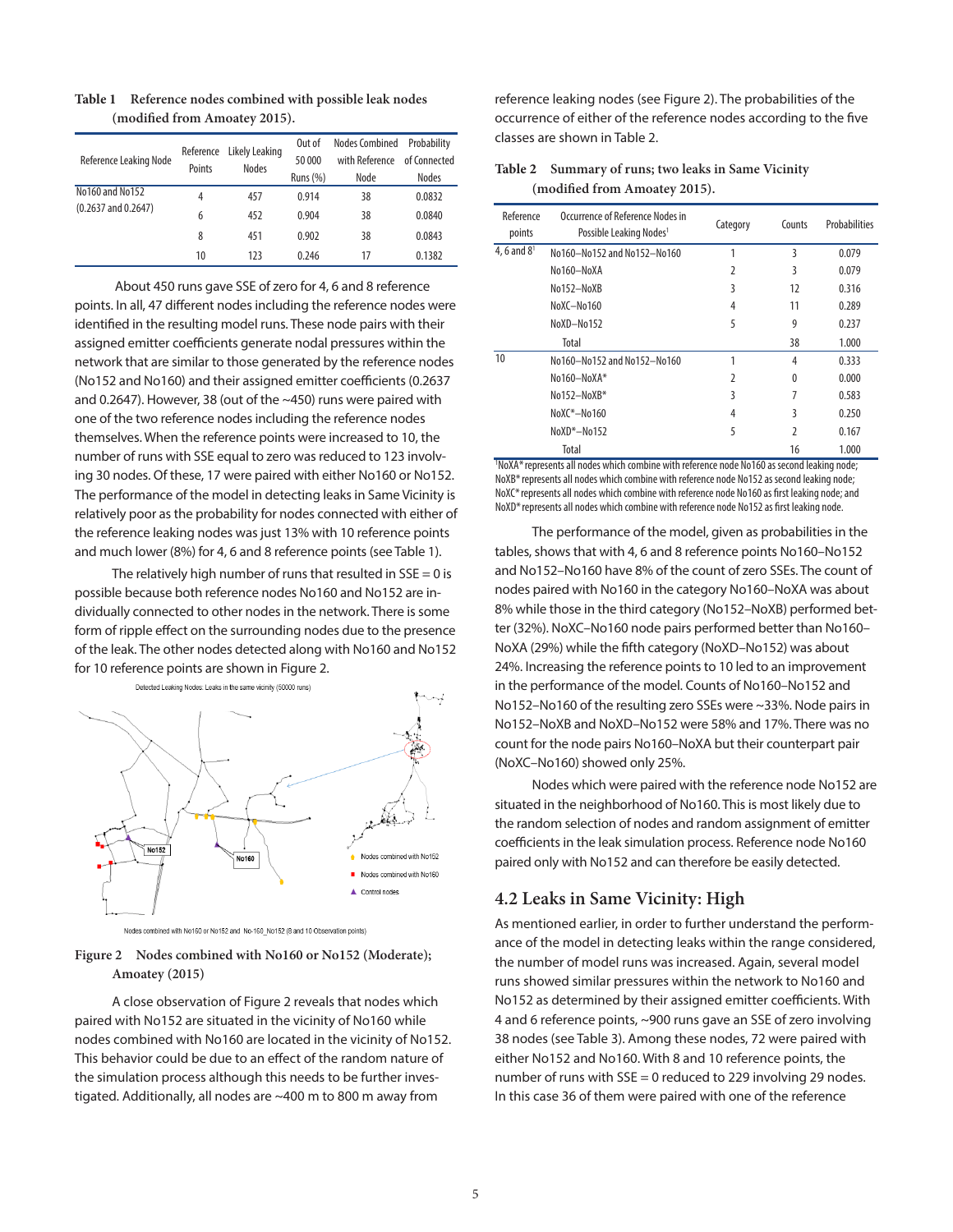nodes. Again, the model performed poorly yielding about 15% with 8 and 10 reference points. The results are summarized in Table 3. Other nodes which combined with either No160 or No152 with 8 and 10 reference points are shown in Figure 3. The counts and probabilities of the occurrence of No160 and No152 in the five categories for the leaks in the Same Vicinity scenario are presented in Table 4.

| Table 3 Summary of results for 100 000 runs, leaks in Same |
|------------------------------------------------------------|
| Vicinity (modified from Amoatey 2015).                     |

| Reference Leaking<br>Node                  | Reference<br>Points | Likely Leak-<br>ing Nodes | Out of<br>100 000 runs<br>(%) | <b>Nodes Combined</b><br>with Reference<br>node | Probability<br>of Connected<br><b>Nodes</b> |
|--------------------------------------------|---------------------|---------------------------|-------------------------------|-------------------------------------------------|---------------------------------------------|
| No160 and No152<br>$(0.2637$ and $0.2647)$ | 4                   | 897                       | 0.90                          | 73                                              | 0.0814                                      |
|                                            | 6                   | 886                       | 0.89                          | 73                                              | 0.0824                                      |
|                                            | 8                   | 229                       | 0.23                          | 36                                              | 0.1572                                      |
|                                            | 10                  | 229                       | 0.23                          | 36                                              | 0.1572                                      |



Detected Leaking Nodes: Leaks in the same vicinity (100000 runs)

**Figure 3 Nodes combined with No160 or No152 (Same Vicinity, High); Amoatey (2015).**

| <b>Table 4</b> | 100 000 runs, Same Vicinity (modified from |
|----------------|--------------------------------------------|
|                | Amoatey 2015).                             |

| Reference | Occurrence of Reference Nodes in    |                | Counts | Probabilities |
|-----------|-------------------------------------|----------------|--------|---------------|
| Points    | Possible Leaking Nodes <sup>1</sup> | Category       |        |               |
| $4$ and 6 | No160-No152 and No152-No160         | 1              | 4      | 0.056         |
|           | No160-NoXA*                         | $\overline{2}$ | 13     | 0.181         |
|           | No152-NoXB*                         | 3              | 21     | 0.292         |
|           | $NoXC*-No160$                       | 4              | 20     | 0.278         |
|           | NoXD*-No152                         | 5              | 15     | 0.194         |
|           | Total                               |                | 73     | 1.000         |
| 8 and 10  | No160-No152 and No152-No160         | 1              | 4      | 0.111         |
|           | No160-NoXA*                         | $\overline{2}$ | 7      | 0.194         |
|           | No152-NoXB*                         | 3              | 11     | 0.306         |
|           | $NoXC*-No160$                       | 4              | 10     | 0.278         |
|           | NoXD*-No152                         | 5              | 4      | 0.111         |
|           | Total                               |                | 36     | 1.000         |

1 NoXA\*represents all nodes which combine with reference node No160 as second leaking node; NoXB<sup>\*</sup> represents all nodes which combine with reference node No152 as second leaking node; NoXC\*represents all nodes which combine with reference node No160 as first leaking node; and NoXD\* represents all nodes which combine with reference node No152 as first leaking node.

The results show that with 4 and 6 reference points, the No160–No152 and No152–No160 counts were 6% of the zero SSEs. Nodes paired with No160, No160–NoXA were ~18% while those in the category No152–NoXB performed much better with 29%. NoXC–No160 pairs performed better than No160–NoXA with ~28% while NoXD–No152 was ~19%.

There was a slight improvement with 8 and 10 reference points. The performance of the model for two leaks in the Same Vicinity scenario using this inverse modeling approach is poor. It attained only 15% with 8 and 10 reference points. When the resulting node pairs were further analyzed, the counts for No160– No152 and No152–No160 of the zero SSEs increased to 11%. Node pairs in categories 2 through 5 were 19%, 31%, 28 and 11%. Again, nodes which were paired with the reference node No152 are situated in the environs of No160 and vice versa. Also again, this could be attributed to the random selection of nodes and random assignment of emitter coefficients in the leak simulation process and will be further studied. The nodes identified along with the reference nodes are shown in Figure 4.



**Figure 4 Nodes combined with No152 and No225 (Moderate); Amoatey (2015).**

#### **4.3 Leaks in Far Apart Scenario: Moderate**

Similarly, for leaks occurring at a distance from each other, the Far Apart scenario, the generated pressures were compared using 4, 6, 8 and 10 reference points as in the previous scenario. With No152 and No225 as reference (leaking) nodes, the resulting likely leaking nodes are summarized in Table 5. With 4, 6 and 8 reference points, 41 model runs involving 18 different nodes were obtained (Table 5). Of the 41 model runs, 27 of them were paired with one of the reference nodes. When the reference points were increased to 10, the model runs that gave SSE = 0 reduced to 27, involving fifteen nodes. Seventeen nodes were paired with the reference nodes (Table 5). These likely leaking nodes are shown in Figure 5.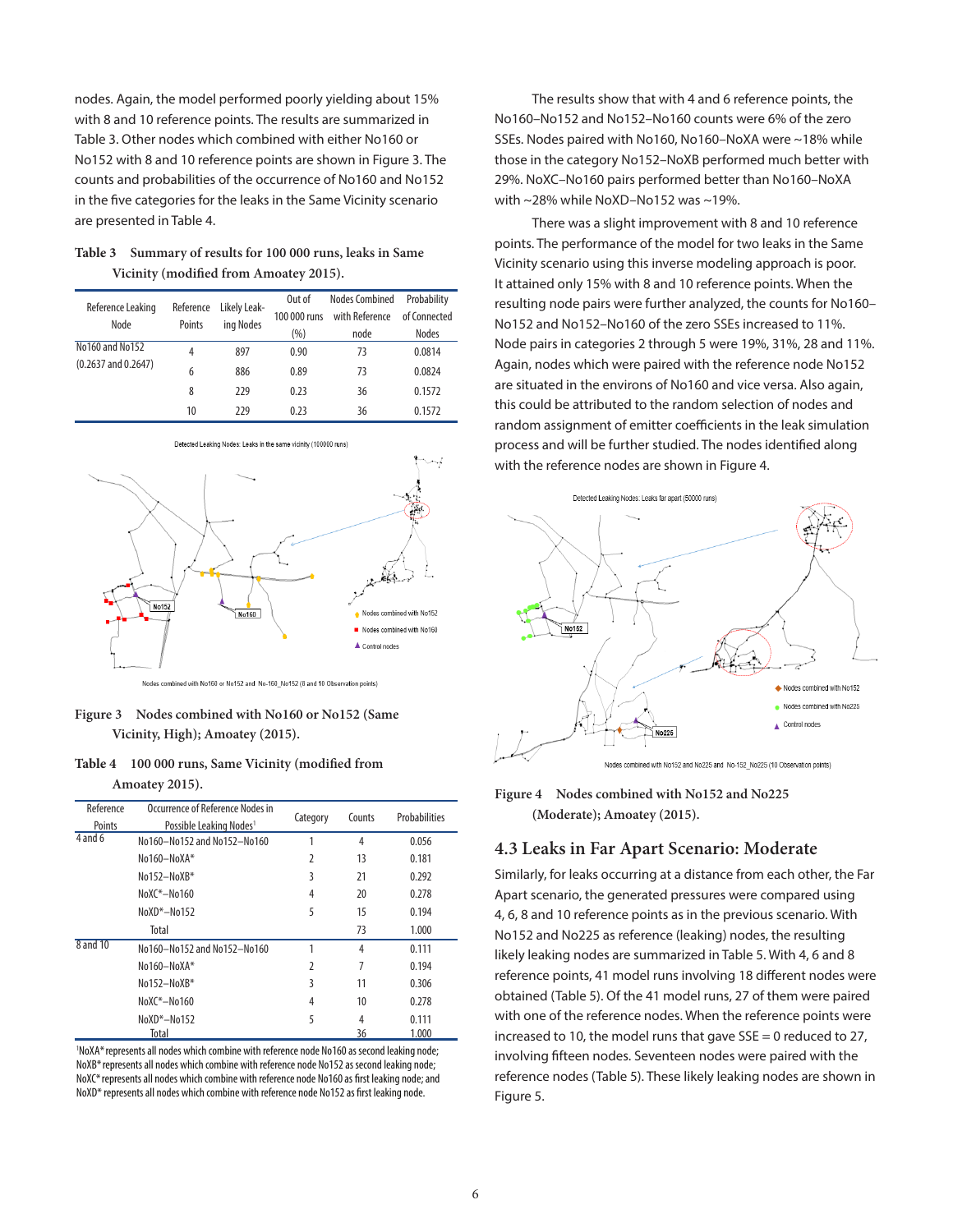| Reference Leaking<br>Node | Points | Reference Likely Leaking Out of 50 000<br><b>Nodes</b> | Runs $(\%)$ | Nodes Combined<br>with Reference<br>Nodes | Probability<br>of Connected<br>Nodes |
|---------------------------|--------|--------------------------------------------------------|-------------|-------------------------------------------|--------------------------------------|
| No152 and No225           | 4      | 41                                                     | 0.082       | 27                                        | 0.634                                |
| $(0.2052$ and $0.2417)$   |        | 41                                                     | 0.082       | 27                                        | 0.634                                |
|                           | 8      | 41                                                     | 0.082       | 26                                        | 0.634                                |
|                           | 10     | 77                                                     | 0.054       |                                           | 0.630                                |

#### **Table 5 Results for Moderate; leaks occurring in Far Apart (modified from Amoatey 2015).**



ed with No152 and No225 and No-152\_No225 (8 and 10 Observation points)

#### **Figure 5 Nodes combined with No152 or No225 (High); Amoatey (2015)**

The model performs above average (63%) in the Far Apart scenario, better than in Same Vicinity. For the leaks occurring in Far Apart, as shown in Table 5, out of the resulting 27 model runs, only 1 node (No91) paired with No152 and it is close to No225. No91 is directly connected to No225 (see Figure 5). All other model runs that involved No152 paired it with No225 or No225 was paired with other nodes. The reason for this is that No152 is connected to several nodes while No225 is connected to relatively few nodes as it occurs in a branch of the network. Thus, few nodes close to the reference node No225 are paired with No152, making it easy to identify the leaking node.

In modeling the detection of two leaks in a network, the identified likely leaking nodes are paired with the reference nodes in an interesting way. If other nodes take the first position in the pair with reference nodes, the likely leaking nodes are located in the vicinity of the second reference node and vice versa (Amoatey 2015).

The performance of the model, represented as counts and probabilities in respect of the five categories, is shown in Table 6. Since No152 did not pair with other nodes, the model runs yield higher probabilities involving No225 (that is far away from No152), unlike in Same Vicinity (see Figure 4). The No152–NoXE categories yielded a performance of 29% while

 the No225–NoXF combinations yielded 41%. The categories involving No152–NoXG and NoXH–No225 yielded respectively 0% and 6%.

| Table 6 Possible leak nodes combined with reference nodes |
|-----------------------------------------------------------|
| (modified from Amoatey 2015).                             |

| Reference  | Occurrence of Reference Nodes in    | Category      | Counts | Probabilities |
|------------|-------------------------------------|---------------|--------|---------------|
| Points     | Possible Leaking Nodes <sup>1</sup> |               |        |               |
| 4, 6 and 8 | No152-No225 and No225-No152         | 1             | 4      | 0.154         |
|            | No152-NoXE*                         | 2             | 0      | 0.000         |
|            | No225-NoXF*                         | 3             | 8      | 0.308         |
|            | $NoXG*-No152$                       | 4             |        | 0.038         |
|            | NoXH*-No225                         | 5             | 13     | 0.500         |
|            | Total                               |               | 26     | 1.000         |
| 10         | No152-No225 and No225-No152         | 1             | 4      | 0.235         |
|            | No152-NoXE*                         | $\mathfrak z$ | 0      | 0.000         |
|            | No225-NoXF*                         | ξ             | 5      | 0.294         |
|            | NoXG*-No152                         | 4             |        | 0.059         |
|            | NoXH*-No225                         | 5             |        | 0.412         |
| 111.1      | Total<br>$\overline{\phantom{a}}$   |               | 17     | 1.000         |

<sup>1</sup>NoXE\*represents all nodes which combine with reference node No160 as second leaking node; NoXF\*represents all nodes which combine with reference node No152 as second leaking node; NoXG\*represents all nodes which combine with reference node No160 as first leaking node; and NoXH\* represents all nodes which combine with reference node No152 as first leaking node.

It can be inferred that, when two leaks occur in a network, as the leaks become further apart very few nodes show similar pressures to the reference leaking nodes. This is consistent with theory since the influence of each individual leak is not experienced by the other. This again implies that leaks occurring far apart could be easily found by this model compared to leaks occurring in the Same Vicinity. Nevertheless, if the expanse of the area is not large, as in the case of No152–No160, then locating the two leaks will also not be so tedious. Previous studies using optimization approaches (Sousa et al. 2015; Ishido and Takahashi 2014; Jasper et al. 2013 and Mashford et al. 2009) did not perform simulations involving two leaks and therefore the observed dynamics cannot be fully explained without further studies. Several instances of the Far Apart scenario will establish this.

#### **4.4 Leaks in Far Apart Scenario: High**

For leaks occurring Far Apart when the model runs were increased to 100 000, fewer node pairs with their assigned emitter coefficients showed similar pressures as the No152 and No225 compared to leaks in the Same Vicinity. The number of model runs with SSE equal to zero reduced from 75 involving 22 nodes for 4 and 6 reference points to 46 involving 20 nodes with 8 and 10 reference points. The model runs involving nodes that combined with either No152 or No225 are listed in Table 7. A summary of the model performance in the high model runs category is given in Table 7.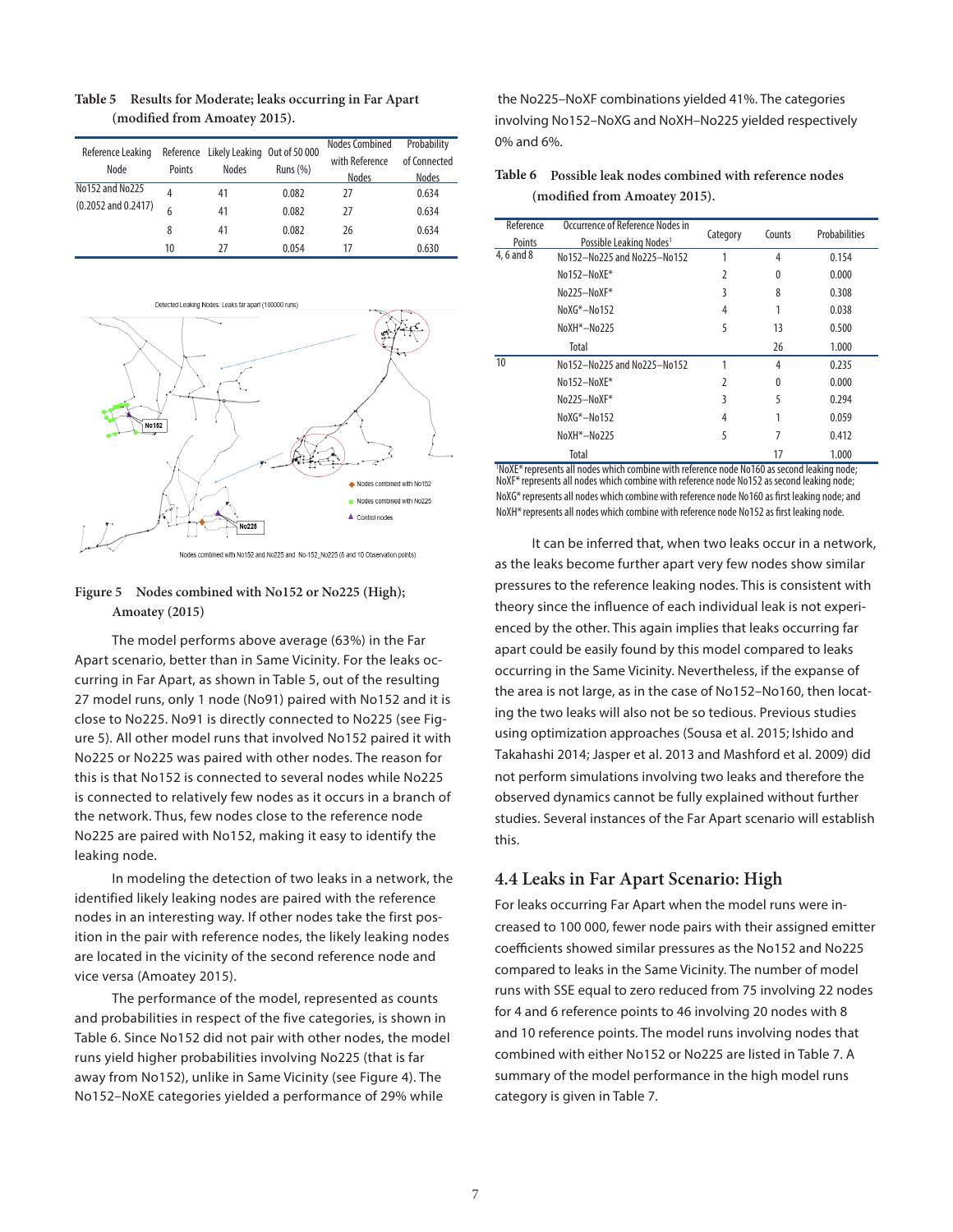| Reference Leaking       | Reference | Likely Leak- | Out of       | <b>Nodes Combined</b> | Probability  |
|-------------------------|-----------|--------------|--------------|-----------------------|--------------|
| Node                    | Points    | ing Nodes    | 100 000 Runs | with Reference        | of Connected |
|                         |           |              | (%)          | Node                  | <b>Nodes</b> |
| No152 and No225         | 4         | 75           | 0.075        | 44                    | 0.587        |
| $(0.2173$ and $0.2749)$ | 6         | 75           | 0.075        | 44                    | 0.587        |
|                         | 8         | 46           | 0.046        | 27                    | 0.413        |
|                         | 10        | 46           | 0.046        | 27                    | 0.413        |

**Table 7 Results for 100 000 runs, Far Apart (modified from Amoatey 2015).**

The model performance in detecting leaking nodes is just above average (58%) for 4 and 6 reference points but below average (41%) for 8 and 10 reference points. It is noteworthy that the model performance decreases with an increased number of runs (50 000 to 100 000 runs). The optimal point of reduced performance needs to be further investigated and established. Looking again at Table 7 above, it is easier to identify two leaks occurring in Far Apart within the network because relatively fewer model runs yield an SSE of zero in comparison with the leaks in Same Vicinity.

The reason for this is, as discussed earlier, due to the interconnectivity of No160 and No152 compared to No152 and No225. The resulting leaking nodes are located 400 m to 800 m away from the modeled reference leaking nodes. The counts and probabilities of the occurrence of No152 and No225 in the five categories are shown in Table 8. With 10 reference points, the counts for No152–No225 as well as No225–No152 were 15%. The No152–NoXE categories were 0% while the No225–NoXF combin-ations yielded 44%. The categories involving NoXG– No152 and NoXH–No225 were respectively 7% and 33%.

**Table 8 Occurrence of reference nodes for leaks in Far Apart (modified from Amoatey 2015).**

| Reference     | Occurrence of Reference Nodes in    | Category | Counts         | Probabilities |
|---------------|-------------------------------------|----------|----------------|---------------|
| <b>Points</b> | Possible Leaking Nodes <sup>1</sup> |          |                |               |
| 4, 6 and 8    | No152-No225 and No225-No152         |          | 4              | 0.091         |
|               | No152-NoXE*                         | 2        | $\mathbf{0}$   | 0.000         |
|               | No225-NoXF*                         | 3        | 18             | 0.409         |
|               | NoXG*-No152                         | 4        | $\overline{2}$ | 0.045         |
|               | NoXH*-No225                         | 5        | 20             | 0.455         |
|               | Total                               |          | 44             | 1.000         |
| 10            | No152-No225 and No225-No152         | 1        | 4              | 0.148         |
|               | No152-NoXE*                         | 2        | $\mathbf{0}$   | 0.000         |
|               | No225-NoXF*                         | 3        | 12             | 0.444         |
|               | NoXG*-No152                         | 4        | 2              | 0.074         |
|               | NoXH*-No225                         | 5        | 9              | 0.333         |
|               | Total                               |          | 27             | 1.000         |

<sup>1</sup>NoXE\*represents all nodes which combine with reference node No160 as second leaking node; NoXF\*represents all nodes which combine with reference node No152 as second leaking node; NoXG\*represents all nodes which combine with reference node No160 as first leaking node; and NoXH\*represents all nodes which combine with reference node No152 as first leaking node.

Similar observations can be made with respect to the probabilities associated with the occurrence of the reference nodes as in the example of 50 000 runs. It is easier to identify two leaks occurring in Far Apart within the network because fewer

node–emitter coefficient combinations give sim-ilar pressures to the reference leaking nodes in comparison with two leaks in Same Vicinity. This is, as discussed earlier, because of the interconnectivity of No160 and No152 compared to No152 and No225. Also, due to the distance between the two nodes, the pressure differences caused by the leak has no influence on the other reference leaking node.

Table 9 gives a summary of the performance of the model using 10 reference points for the two scenarios with each set of simulation runs and shows that, for the range of leak sizes considered in this study, leaks occurring far apart are easier to detect than those occurring in the same vicinity. This has implications for further research and practice as both scenarios are likely occurrences in water distribution networks

| Table 9 Summary of model performance for two leaks |
|----------------------------------------------------|
| (modified from Amoatey 2015).                      |

| <b>Scenarios</b>     | No. of runs | Performance | <b>Remark on Performance</b> |
|----------------------|-------------|-------------|------------------------------|
| <b>Same Vicinity</b> | 50 000      | 13%         | Poor                         |
|                      | 100 000     | 15%         | Poor                         |
| <b>Far Apart</b>     | 50 000      | 63%         | Above Average                |
|                      | 100 000     | 41%         | Fair (Lower number of runs)  |

# **5 Conclusion**

The optimization-based approach simulates pressures within the hydraulic model of the water distribution network. In the two scenarios considered, the detection of two simultaneous leaks in the Same Vicinity scenario was poor while the performance was just above average for the Far Apart scenario. The choice of reference nodes needs to be better optimized to improve results for Same Vicinity. A minimum of 10 reference points is required to detect leaks efficiently in the case study water distribution network. The performance of the model requires further study to improve it. The stochastic nature of the pairing of the nodes in the leak simulation process shows some characteristics with respect to the physical location of the other nodes detected which will be further investigated.

It must be emphasized that regular calibration of the water distribution network is mandatory for the model to better predict leaking nodes. Despite the average performance of the optimization based model, it is relatively easy to implement, computationally undemanding and fast. However, the model needs to be improved to make it applicable to water distribution networks without sensors.

For leaks in the range of the emitter coefficients we considered, the model performs better for the leaks occurring in Far Apart than for leaks in Same Vicinity. This will be further studied to better understand the model. The capability of the model to detect relatively smaller leaks than the sizes considered in this paper has been explored and findings will be published soon. The required degree of accuracy in calibrating the model for the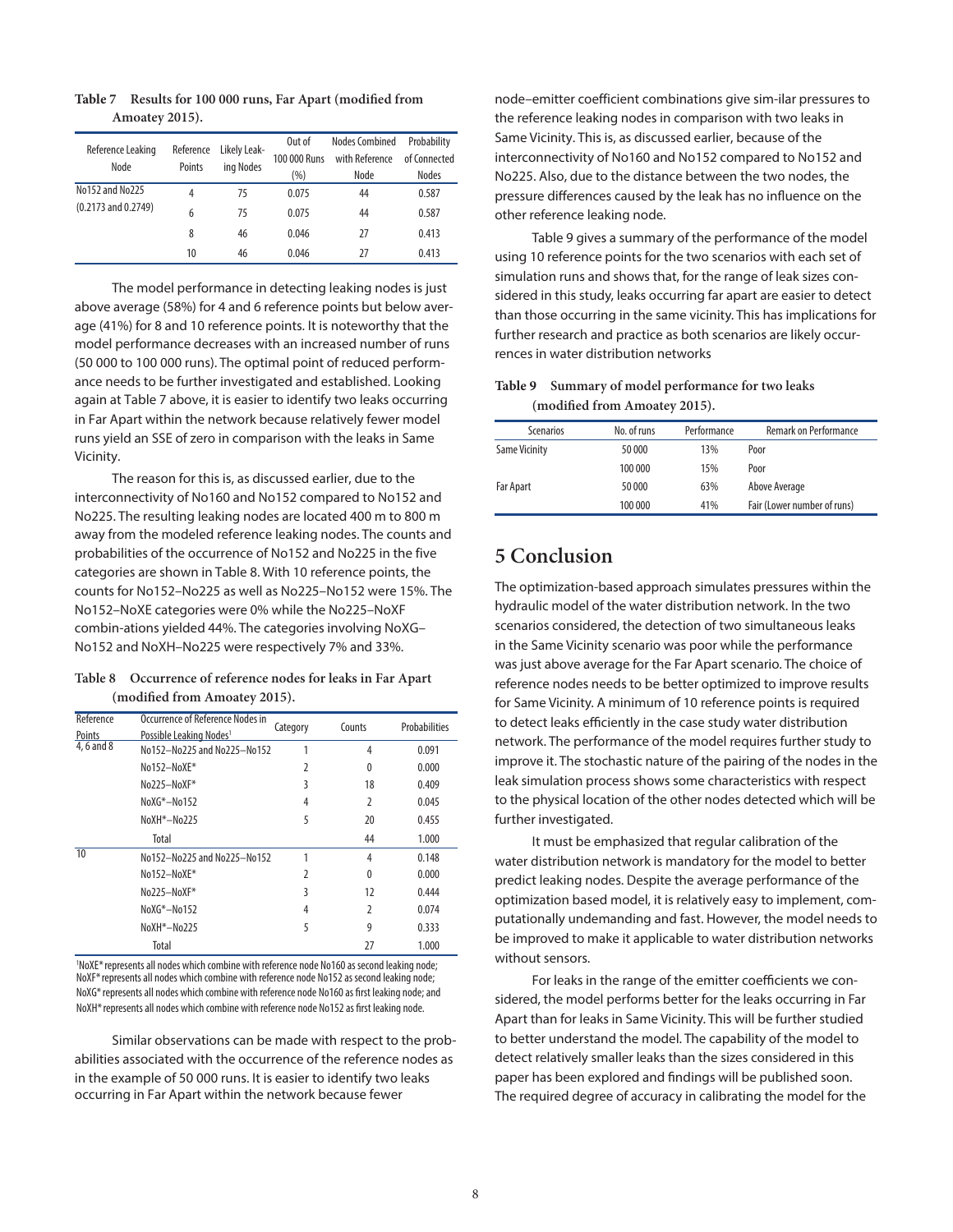model to work well will be studied later. The performance of the model when a tolerance is set (SSE<0.05) will also be investigated.

# **Acknowledgments**

The authors wish to acknowledge the UG–Carnegie Next Generation of African Academics (NGAA) program for sponsoring an off-campus writing workshop that resulted in this paper. I am thankful that Dr. Iddi of the University of Ghana assisted in the mathematical notation of the model. I am highly indebted to Professors Steinmetz and Bárdossy for their guidance during my PhD studies. I am grateful to the University of Ghana and GETFUND for their financial support and to Ghana Water Company Limited for support during the data collection period.

# **References**

Amoatey, P. K. 2015. *Leakage Management in the Urban Water System in Ghana: Estimation and Detection Modelling*. Stuttgart: University of Stuttgart. PhD dissertation. ISBN 978-3-8356- 7291-8.

https://stg.ibs-bw.de/aDISWeb/app?service=direct/0/ Home/\$DirectLink&sp=S127.0.0.1:23022&sp=SAKSWB-Id-Nr470460091

- Amoatey, P. K., A. Bárdossy and H. Steinmetz. 2018. "Inverse Optimization based Detection of Leaks from Simulated Pressure in Water Networks, Part 1: Analysis for a Single Leak." *Journal of Water Management Modeling* 26: C460. doi: [10.14796/JWMM.C460.](https://doi.org/10.14796/JWMM.C460)
- AVRL (Aqua Vitens Rand Limited). 2008. *Network Design Report*. *AVRL Report* 1–44.
- Boulos, P., T. Schade and C. W. Baxter. 2008. "Locating Leaks in Water Distribution Systems Using Network Modeling." *Journal of Water Management Modeling* 16: R228-21. doi: [10.14796/JWMM.R228-21.](https://doi.org/10.14796/JWMM.R228-21)
- Brunone, B. and M. Ferrante. 2001. "Detecting Leaks in Pressurized Pipes by Means of Transients." *Journal of Hydraulic Research* 39 (5): 539–47.
- Colombo, A. F., P. Lee and B. W. Karney. 2009. "A Selective Literature Review of Transient-Based Leak Detection Methods." *Journal of Hydro-environment Research* 2:212–27.
- Covas, D., I. Stoianov, D. Butler, C. Maksimovic, N. Graham and H. Ramos. 2001. "Leakage Detection in Pipeline Systems by Inverse Transient Analysis: From Theory to Practice." In *Proceedings, Sixth International Conference on Computing and Control in the Water Industry (CCWI 2001), Leicester, England*, vol 2, 3–16. Baldock, UK: Research Studies.

De Silva, D., J. Mashford and S. Burn. 2011. *Computer Aided Leak Location and Sizing in Pipe Networks: Urban Water Security Research Alliance Technical Report No. 17*, 2nd ed. Canberra, ACT: (CSIRO) Commonwealth Scientific and Industrial Research Organisation.

http://www.urbanwateralliance.org.au/publications/UWS-RA-tr17.pdf

Gertler, J., J. Romera, V. Puig and J. Quevedo. 2010. "Leak Detection and Isolation in Water Distribution Networks using Principal Component Analysis and Structured Residuals." In *2010 Conference on Control and Fault Tolerant Systems*, 191- 196. New York: IEEE.

https://doi.org/10.1109/SYSTOL.2010.5676043

- Ghana Statistical Services. 2001. *Population Census 2000*. Accra: Government of Ghana.
- Hsu, C. C., M. C. Che. and L. S. Chen. 2010. "Integrating Independent Component Analysis and Support Vector Machine for Multivariate Process Monitoring." *Computers and Industrial Engineering* 59 (1): 145–56.
- Hunaidi, O. 2012. "Detecting Leaks in Water-Distribution Pipes." *Construction Technology Update* 79:1–5.
- Ishido, Y. and S. Takahashi. 2014. "A New Indicator for Real-Time Leak Detection in Water Distribution Networks: Design and Simulation Validation." *Procedia Engineering* 89:411–7.
- Jasper, M. N., G. Mahinthakumar, S. Ranjithan and E. D. Brill. 2013. "A Sensitivity Analysis of Data Measurement Types for Leak Detection in Water Distribution Systems." In *World Environmental and Water Resources Congress, 2013, Cincinatti, Ohio*, 611–6. Reston, VA: American Society of Civil Engineers. https://doi.org/10.1061/9780784412947.059
- Kapelan, Z. S., D. A. Savic and G. A. Walters. 2003. "A Hybrid Inverse Transient Model for Leakage Detection and Roughness Calibration in Pipe Networks." *Journal of Hydraulic Research* 41 (5): 481–92.
- Karney, B., D. Khani, M. R. Halfawy and O. Hunaidi. 2009. "A Simulation Study on Using Inverse Transient Analysis for Leak Detection in Water Distribution Networks." *Journal of Water Management Modeling* 17: R235-23. doi: [10.14796/JWMM.R235-23.](https://doi.org/10.14796/JWMM.R235-23)
- Liggett, J. A. and L. C. Chen. 1994. "Inverse Transient Analysis in Pipe Networks." *Journal of Hydraulic Engineering* 120 (8): 934–55.
- Mashford, J., D. De Silva, D. Marney and S. Burn. 2009. "An Approach to Leak Detection in Pipe Networks using Analysis of Monitored Pressure Values by Support Vector Machine". In *Proceedings of the 2009 Third International Conference on Network and System Security*, 534–9. New York: IEEE Explore. https://doi.org/10.1109/NSS.2009.38
- Mirats-Tur, J. M., P. A. Jarrige, J. Meseguer and G. Cembrano. 2014. "Leak Detection and Localization using Models: Field Results." *Procedia Engineering* 70:1157–65.